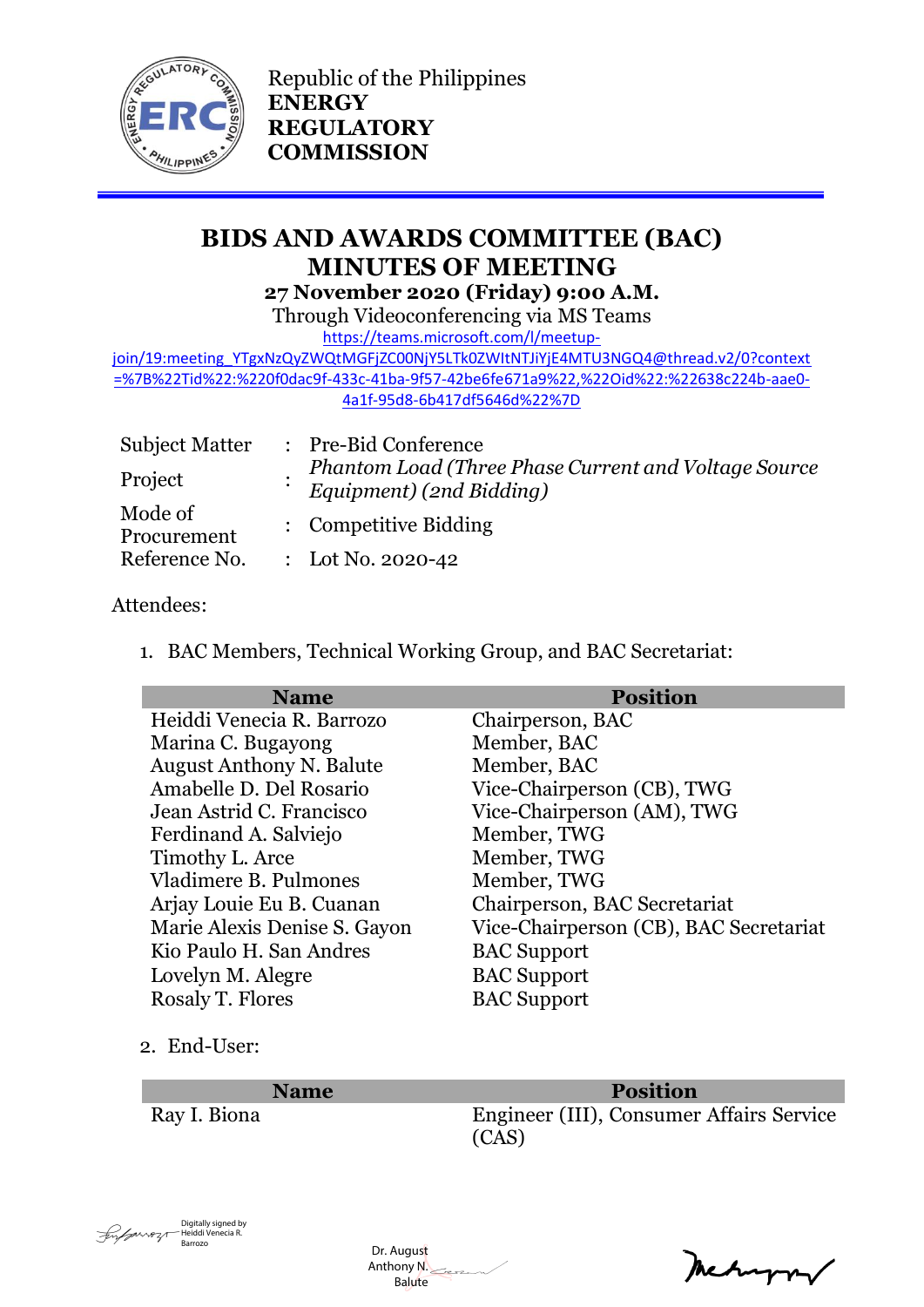Isidro Madrid Engineer (III), Consumer Affairs Service (CAS) Alvin Noveno Engineer (III), Consumer Affairs Service (CAS)

3. Prospective Bidders:

| <b>Name</b>         | Company                       |
|---------------------|-------------------------------|
| Michael Constantino | AGP Trading Inc.              |
| Edmar Ruma          | PPI Pazifik Power Inc.        |
| Jaedick Neiva       | <b>PPI Pazifik Power Inc.</b> |
| Ryan Sumudio        | PPI Pazifik Power Inc.        |
|                     |                               |

#### **I. Call to Order**

The Pre-Bid Conference for the *Procurement of Phantom Load (Three Phase Current and Voltage Source Equipment) (2nd Bidding)* with an Approved Budget for the Contract (ABC) of Ten Million Pesos (PhP10,000,000.00), was called to order at fifteen minutes past nine o'clock in the morning (09:15 A.M.) through videoconferencing via MS Teams, with BAC Chairperson Heiddi Venecia R. Barrozo as the presiding officer.

#### **II. Determination of Quorum**

The BAC Secretariat Chairperson, Atty. Arjay Louie Eu B. Cuanan, confirmed the presence of a quorum with the attendance of BAC Chairperson Barrozo, and BAC Members Dr. August Anthony N. Balute and Atty. Marina C. Bugayong.

After having established the required quorum, BAC Secretariat Chairperson Cuanan likewise acknowledged the presence of the Technical Working Group (TWG), BAC Secretariat and support staff, as well as the representatives from the end-user and the prospective bidders. Invitations to observe the Pre-Bid Conference were sent to Bishops-Businessmen's Conference for Human Development (BBC), Commission on Audit (COA), Philippine Chamber of Commerce and Industry (PCCI), and Transparency Accountability Network (TAN). However, none of the invited observers attended the pre-bid conference despite such notice.

**Minutes of the Meeting: Pre-Bid Conference for the Procurement of** *Phantom Load (Three Phase Current and Voltage Source Equipment) (2nd Bidding) <sup>2</sup>*

 Dr. August Anthony N. Digitally signed by Heiddi<br>
Christenecia R. Barrozo<br>
Anthony M. Balute<br>
Balute

metryon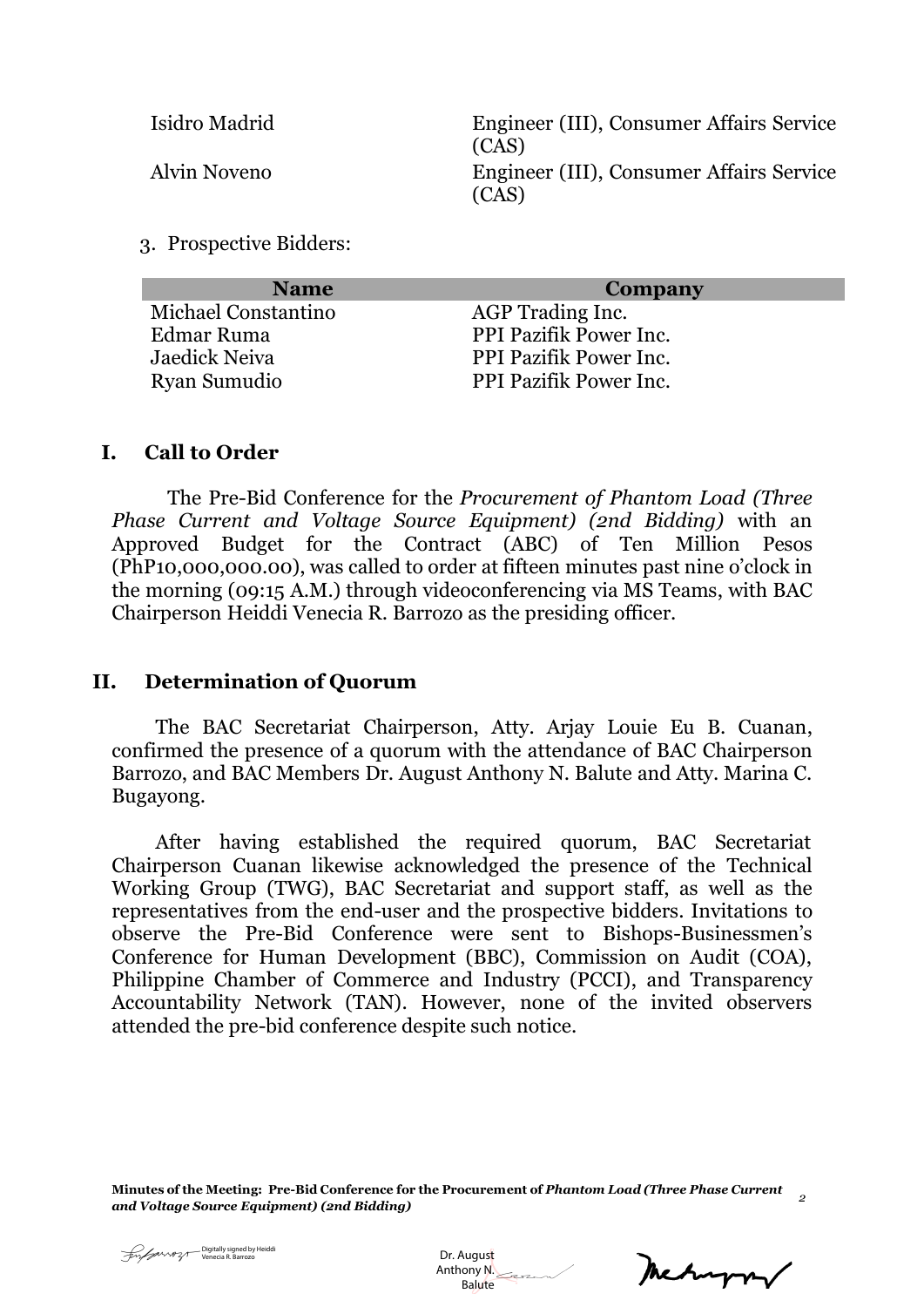#### **III. Proceedings**

BAC Chairperson Barrozo confirmed whether AGP Trading Inc. (AGP) and PPI Pazifik Power Inc. (PPI) joined the first (1st) round of bidding. Both AGP and PPI answered in the affirmative which was likewise confirmed by the BAC Secretariat Chairperson. She then requested the end-user/TWG to point out the changes in the technical specifications (SPECS).

Engr. Salviejo from the TWG, who is also a representative from the enduser, answered that the delivery period as well as frequency range under Section F of the SPECS were the only items changed.

### **IV. Question and Answers**

- 1. Mr. Michael Constantino from AGP asked for confirmation whether Item 4, Section F which stated "Integrated RS 232C Interface PC-Controlled" means that the equipment is actually controlled by a computer. He then asked if they could offer an equipment that is not PC-Controlled but still capable of transferring files and records.
	- Engr. Ray Biona from the CAS answered in the affirmative and stated that what is important is the data transfer capability of the equipment.
- 2. Mr. Edmar Ruma from PPI asked if they could clarify some of the details as contained in their brochure which they submitted during the first round of the bidding. He explained that among the grounds for their previous disqualification is that their offer indicated a "0.5 cap-0.1 -0.1 ind. Power Factor of the Load", which according to the BAC is not responsive to the "-1.0  $\sim$  +1.0 Power Factor" as required in the SPECS. He explained that notwithstanding the difference of the two terms, their offer actually complied with the said power factor requirement.
	- Mr. Ryan Sumudio from PPI supplemented the explanation by pointing out that what is important is that the voltage and current to show that the -1.0  $\sim$  +1.0 is 0° phase difference up to 180° phase difference of voltage and current in order to comply with the "-1.0 $\sim$ +1.0 Power Factor" requirement. In their offer, the angle of the voltage and current can be rotated up to 360°.
	- Mr. Salviejo asked if they will get the same result of  $-1.0 \sim +1.0$  when multiplied by the cosine (cos) of the angle.

**Minutes of the Meeting: Pre-Bid Conference for the Procurement of** *Phantom Load (Three Phase Current and Voltage Source Equipment) (2nd Bidding) <sup>3</sup>*

 Dr. August Anthony N. Digitally signed by Heiddi<br>
Chr. August Anthony N.<br>
Anthony N.<br>
Balute

Mehappy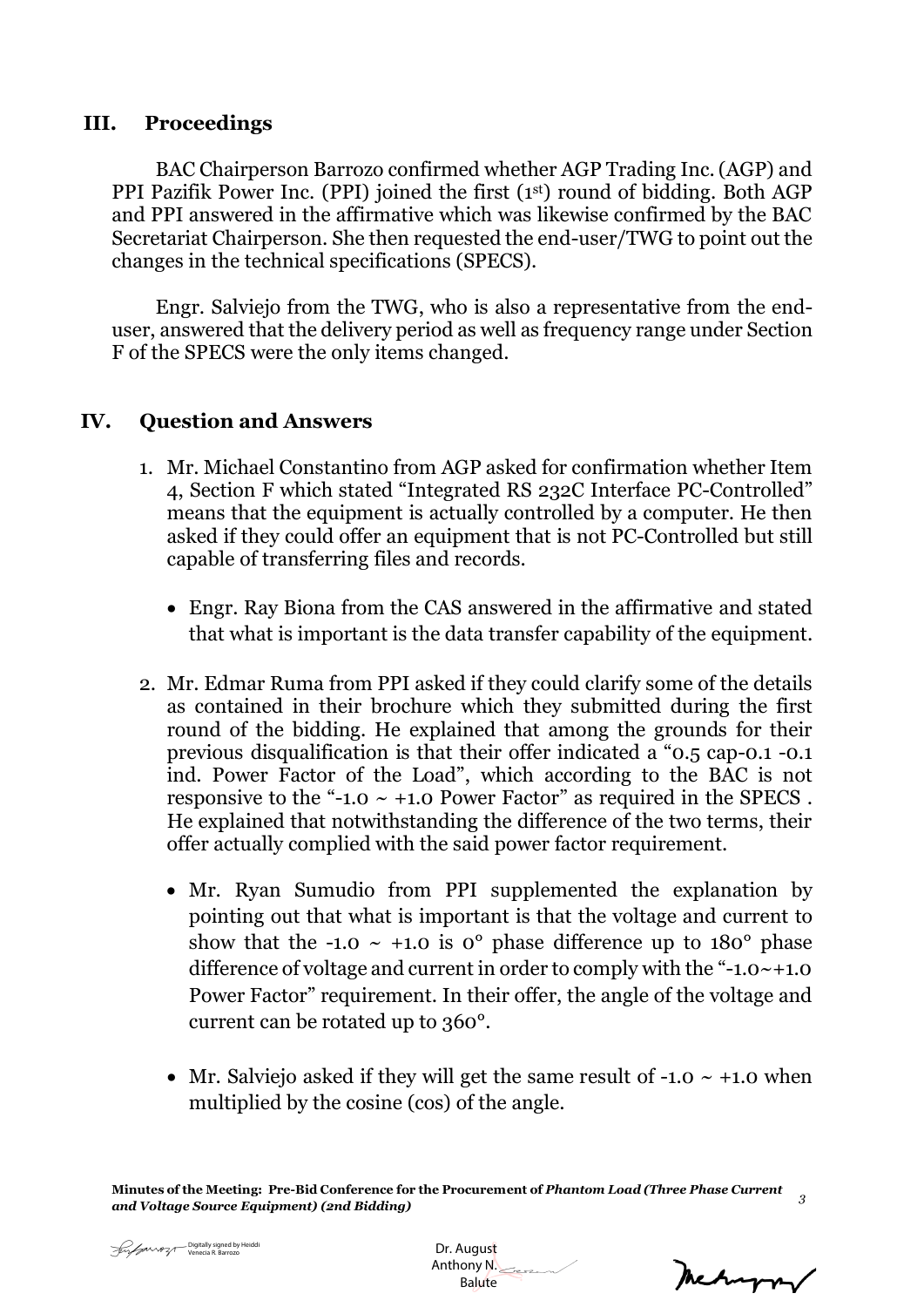• Mr. Sumido answered that if a  $0^{\circ}$  phase difference between voltage and current will be applied, a +1.0 power factor will be obtained. On the other hand, if a 180° phase difference will be applied, -1.0 Power Factor will be obtained. Both results will then be displayed in the measurement of the test equipment, as shown in the illustration below.



- Mr. Sumido explained that in the illustration, he injected 180<sup>°</sup> phase difference between voltage and current which will result to a -1.0 Power Factor<sup>1</sup>.
- Mr. Salviejo asked if they will offer the same equipment as shown on the screen.
- Mr. Sumido answered that another equipment with the same features will be offered.



**Minutes of the Meeting: Pre-Bid Conference for the Procurement of** *Phantom Load (Three Phase Current and Voltage Source Equipment) (2nd Bidding) <sup>4</sup>*



 Dr. August Anthony N. Balute

 $1$  PF<sub>1</sub>=-1.0000; PF<sub>2</sub>=-0.9999; PF<sub>3</sub>=-1.0000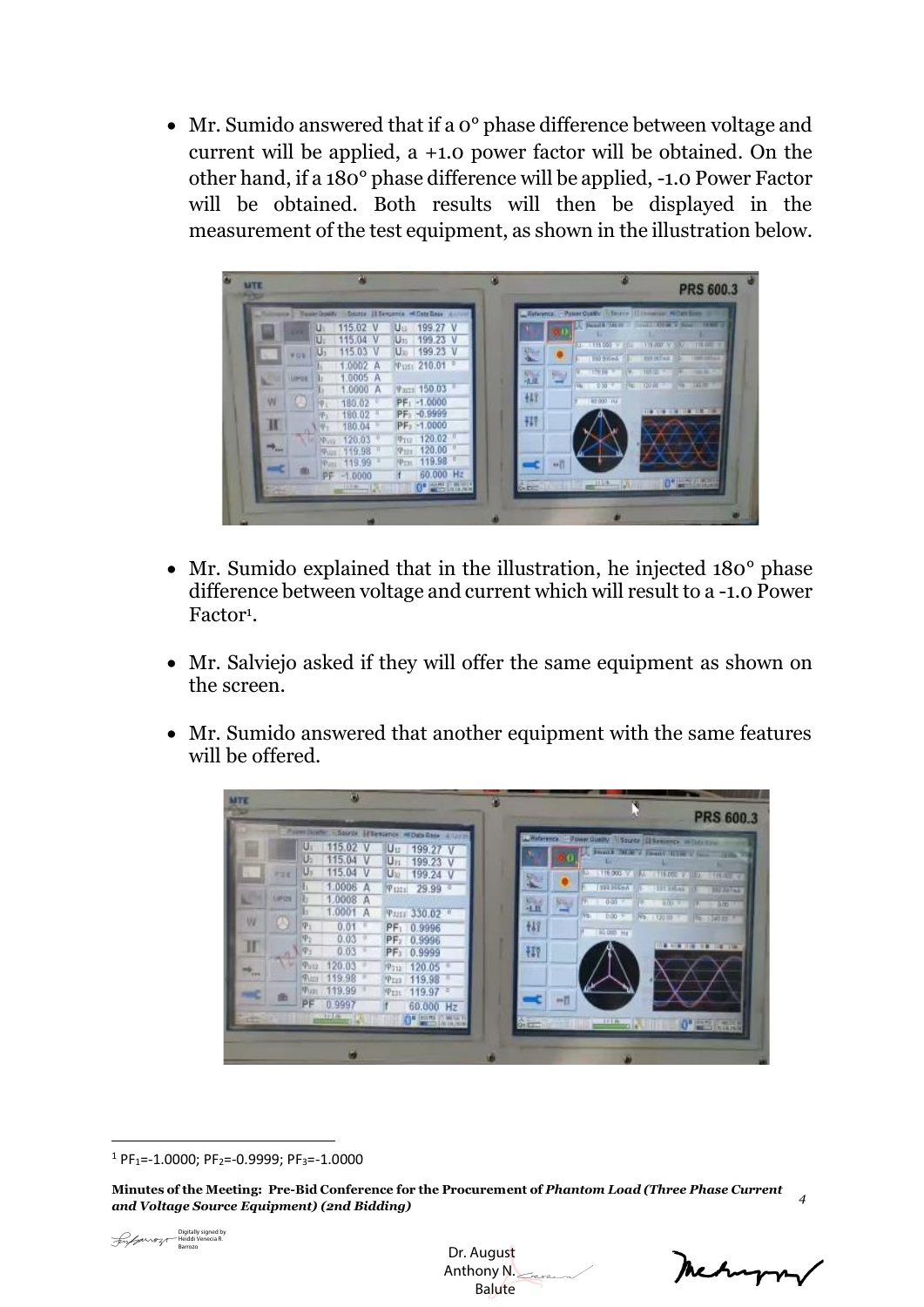- On the other hand, Mr. Sumido explained that in the above illustration, using a O° phase angle difference between voltage and current will yield a +1.0 Power Factor<sup>2</sup> result.
- Mr. Salviejo asked the specifications indicated in the brochure and confirmed whether the  $-1.0 \sim +1.0$  can be obtained. He then explained that the purpose of the equipment is that it will generate an energy that has a specific angle and power factor.
- Mr. Sumido answered in the affirmative and said that the variables in the illustrations are just a sample.
- Mr. Ruma added that the variables pertain to the Power Factor of the load in the current and voltage. He stated that variables may not necessarily be in unity; it can be lagging or leading as indicated in the brochure.
- 3. Mr. Ruma clarified the submitted Statement of Single Largest Completed Contract (SLCC) during the first round of bidding. He said that the reason for the difference between the amount declared and the collection receipt attached is that their client already deducted the withholding tax. He also proposed and asked for confirmation if they could attach a Certificate of Acceptance from the client as additional proof.
	- BAC Chairperson Barrozo reminded the prospective bidders to strictly comply with all of the requirements when they submit their documents. She also added that those documents which is required to be notarized must be compliant with the 2004 Rules on Notarial Practice. For the Statement of Compliance with the SPECS, she said that the compliance is not just limited to specific portions of the SPECS (Section F particularly), rather, it should pertain to "all" of the requirements indicated the SPECS. Lastly, she reminded the prospective bidders that for the Statement of Completed and On-going contracts, the same must be compliant with the requirements of the Philippine Bidding Documents (PBD) as far as the required information is concerned.
	- BAC Secretariat Chairperson Cuanan suggested that the prospective bidder reproduce the SPECS and indicate therewith their level of compliance.
- 4. BAC Secretariat Chairperson Cuanan asked Mr. Ruma what is the specific tax which the client withheld, which the latter previously pointed out.

Mechangny

 $2$  PF<sub>1</sub> = 0.0096; PF<sub>2</sub> = 0.0096; PF<sub>3</sub> = 0.0099

**Minutes of the Meeting: Pre-Bid Conference for the Procurement of** *Phantom Load (Three Phase Current and Voltage Source Equipment) (2nd Bidding) <sup>5</sup>*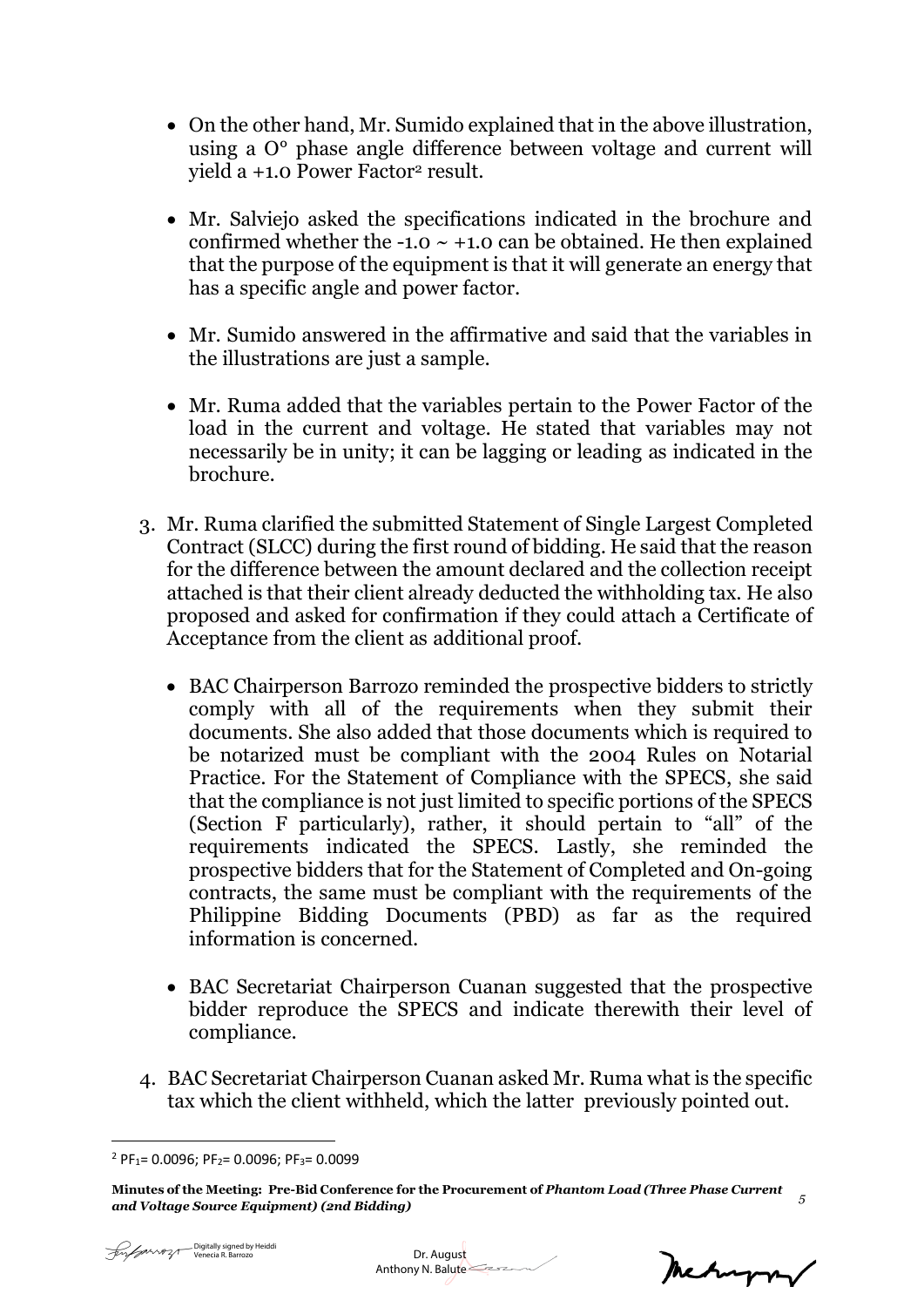- Mr. Ruma answered that they will refer the matter first to their accounting department.
- BAC TWG Vice-Chairperson (AM) Ms. Jean Astrid C. Francisco suggested that it would be better if the prospective bidder could also provide proof as to the specific tax that was withheld so the BAC will be guided during the conduct of the evaluation.
- 5. Mr. Edmar Ruma clarified whether they are only required to submit the Statement of the bidder's Single Largest Completed Contract (SLCC).
	- BAC Chairperson Barrozo manifested that the submission is limited to what is/are specifically indicated in the PBD.

BAC Chairperson Barrozo reminded the prospective bidders to bring during the bid opening the original copies of the documents submitted for comparison. Likewise, she reminded them of the following timelines: a) deadline for the manual submission of bids at the ERC Main Office on 10 December 2020 at twelve noon (12:00 P.M.); b) opening of bid will be on the same date at one o'clock in the afternoon (1:00 P.M.); c) bid evaluation is also on the same date at two o'clock in the afternoon (2:00 P.M.).

*(The remainder of this page was intentionally left blank)*

**Minutes of the Meeting: Pre-Bid Conference for the Procurement of** *Phantom Load (Three Phase Current and Voltage Source Equipment) (2nd Bidding) <sup>6</sup>*

metryn